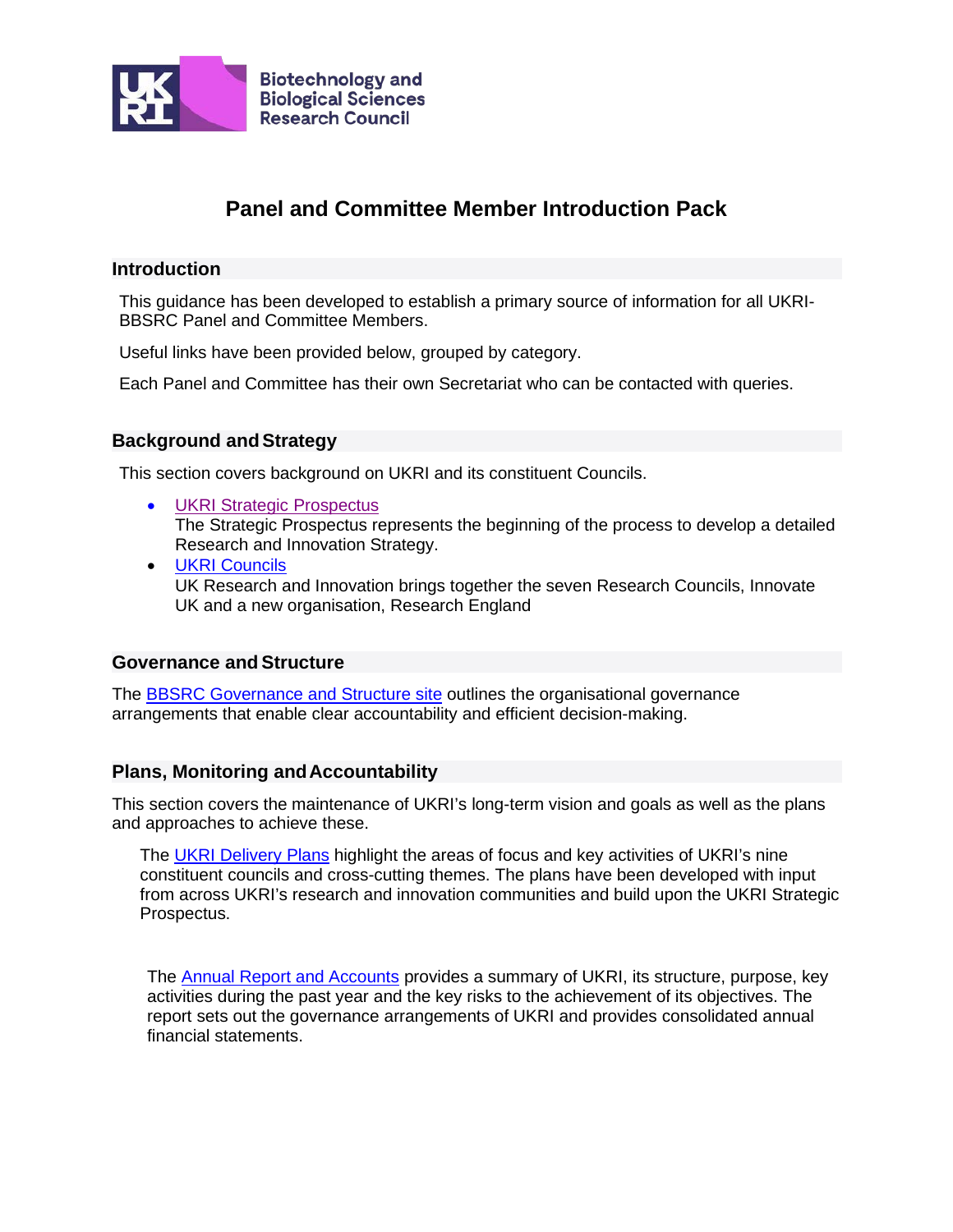# **[Policies](https://epsrc.ukri.org/about/governance/governancemanual/accountability/)**

This section provides links to UKRI policies and T&Cs of particular relevance to Panel and Committee Members:

The most relevant aspects of these policies have been highlighted within members Terms of Appointment. These include following the Seven Principles of Public Life, ensuring any gifts and hospitality exceptions can stand up to public scrutiny, and completing and maintaining a conflict of interest declaration.

- [Conflicts of Interest](https://www.ukri.org/about-us/our-structure/conflicts-of-interests/#%3A%7E%3Atext%3DDefinitions%2Cinfluenced%20by%20a%20secondary%20interest.%26text%3Da%20direct%20or%20indirect%20financial%2Cnon-financial%20or%20personal%20interests)
- [Travel, Subsistence and Expenses \(Section](https://www.ukri.org/files/termsconditions/ukri-travel-and-subsistence-policy-pdf/) 1)
- **[Eligibility for Attendance Fees](#page-2-0)**
- [Equality, Diversity and](https://www.ukri.org/about-us/policies-standards-and-data/good-research-resource-hub/equality-diversity-and-inclusion/) Inclusion
- **[UKRI Staff Code of Conduct](https://www.ukri.org/files/termsconditions/ukri-code-of-conduct-pdf/)**
- [UKRI Principles of Assessment and Decision](https://www.ukri.org/apply-for-funding/how-we-make-decisions/) Making

Although policies have been developed for UKRI staff, they also apply to Panel and Committee members. **Not all sections will be relevant to Panel and Committee Members**.

Please contact the secretariat team directly with any queries.

### **Panel and Committee Members - Terms ofAppointment**

Terms of Appointment form part of each Panel and Committee Member's offer letter and lay out terms and conditions of employment.

#### **Meeting Practicalities**

Committee and Panel meetings are organised and coordinated by dedicated secretariat teams. They are a first point of call for any meeting related queries.

# **Attendance Fees**

Members of BBSRC panel and committees (with the exception of those listed) will normally receive a fee of £170 for attendance at meetings and other approved BBSRC business. Chairs receive a higher fee of £230 when acting in the role of Chair. Deputy Chairs do not receive this higher fee unless they are acting in the role as the Chair for the duration of the meeting in the absence of the Chair. Co-Chairs of Peer Review Core Committees are eligible to receive higher attendance fee if they substitute for the Chair at the meeting.

Attendance fees are based on attendance and not duration i.e. a member attending only half a meeting is still entitled to receive a full attendance fee.

If a member is joining a meeting by video/teleconference then an attendance fee should only be paid if they would have received a fee if they had been joining the meeting in person (e.g. a member joining a formal panel/committee meeting by teleconference would receive a fee).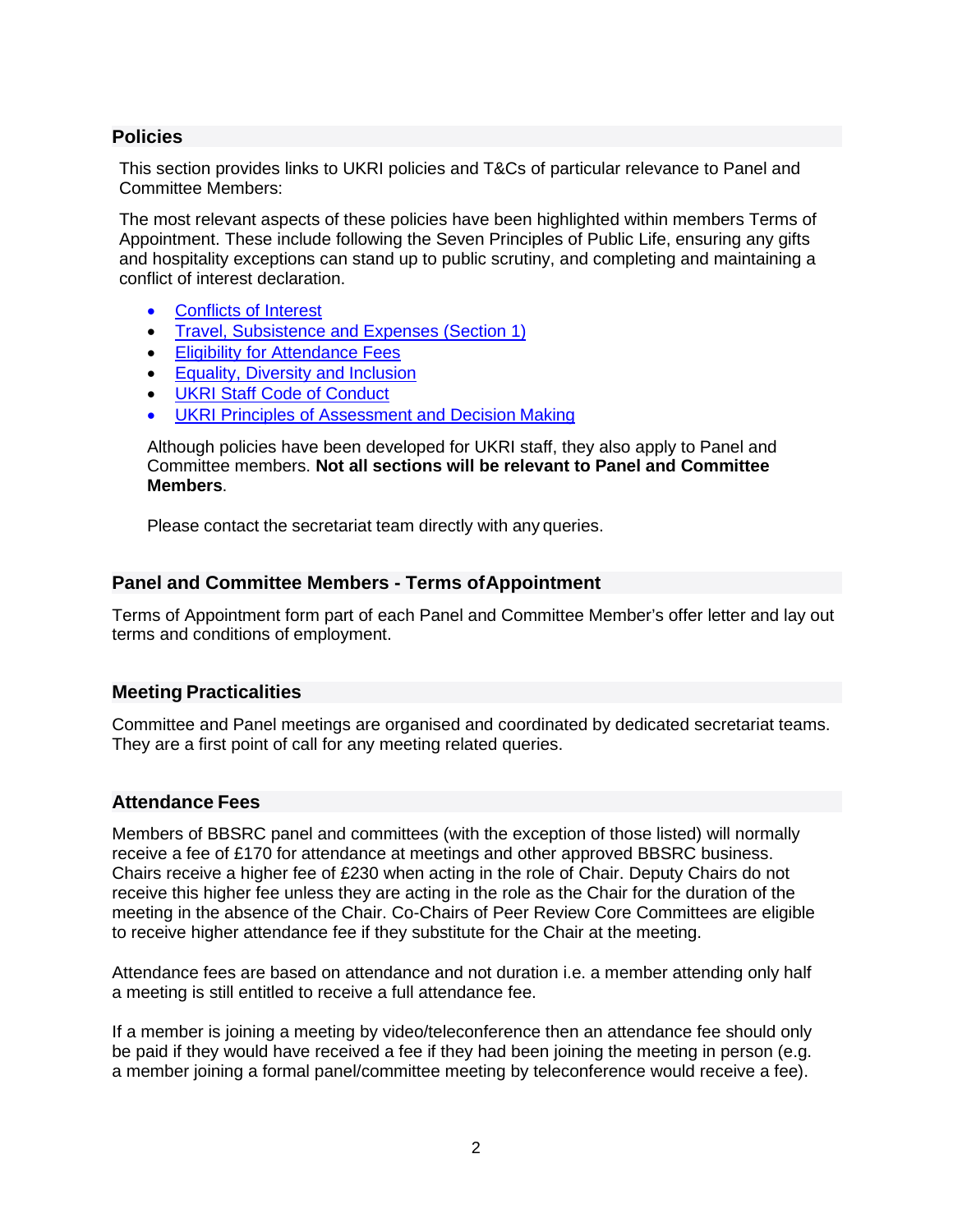Members are eligible to receive an attendance fee if a meeting they join by video/teleconference relates to business of that panel/committee and their attendance at the video/teleconference is one hour or more.

For a member travelling from outside Europe up to two additional attendance fees can be paid if the member has worked on meeting business whilst travelling to and from the UK.

The acceptance to serve on a BBSRC panel/committee will be regarded as denoting willingness to receive fees unless BBSRC is advised to the contrary. Fees need not be claimed, the meeting secretariat will confirm the attendance fee payment in the 'For Council use only' part of your expenses form once submitted. Please indicate t if no fee is required.

Attendance fees also can be paid to those below

- Members of Visiting Groups, Review Teams and other ad-hoc or 'one-off' groups. Chairs of these groups/teams are eligible for the higherrate.
- Invited speakers at BBSRC workshops/conferences

There will be exceptions when the office will negotiate an attendance fee with an individual to attend a BBSRC arranged event who is not currently a panel/committee member e.g. a key note speaker at a conference. When negotiating this fee both parties should bear in mind the use of public funds. A suggestion is to base it on current attendance fees or if a higher fee is required the Council Honoraria of £6,850 (£9,110 chair) divided between the expected requirement of 25 days of activity.

VAT registered Panel Members wishing to invoice for their fee payments must have prior agreement from their BBSRC contact who will need to raise a Purchase Order.

#### **Eligibility for Attendance Fees**

Members of BBSRC panels/committees are eligible to receive attendance fees with the exception of the following:

- <span id="page-2-0"></span>• Council members
- Employees of [Scottish Government Main Research Providers](https://www2.gov.scot/topics/research) (with the exception of James Hutton Institute)
- Employees of other Research Councils
- Civil Servants and employees of Non-Departmental Public Bodies and Agencies, i.e. bodies whose funds are derived wholly or partly from Votes of Parliament.
- Research and Technology Club Steering Group members who are employed by a Company Club member.
- Assessors or Observers
- Referees
- Attendees at BBSRC arranged workshops

An eligible member will receive the full attendance fee regardless of whether they are employed on a part-time basis.